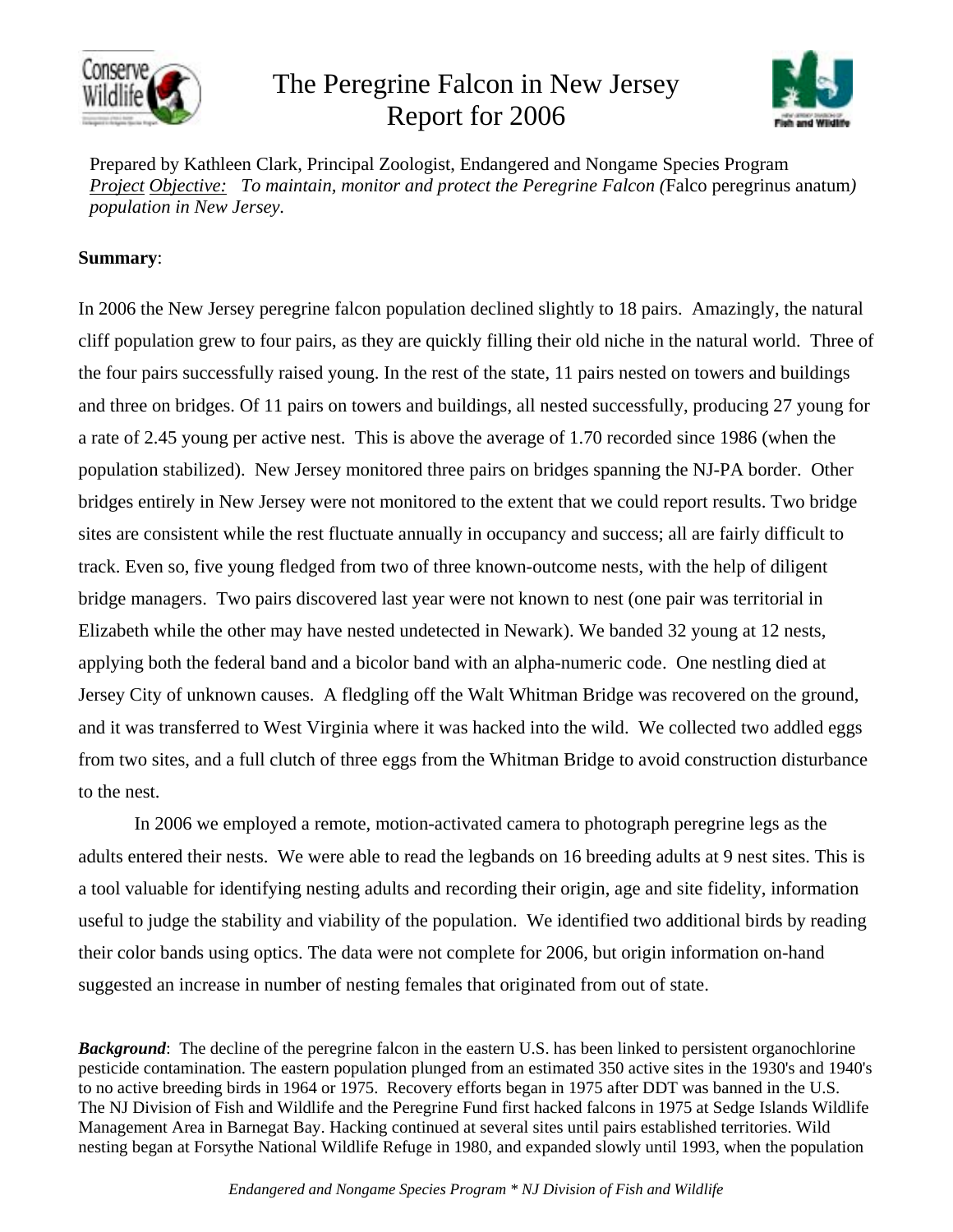reached its present level. In New Jersey, the recovery goal is *consistent, successful nesting by eight to ten pairs*. While there have been 8-10 pairs successful since 1999 (disregarding the variable bridges), we seek longer-term success and expansion into *historic* and well-protected nest sites to achieve full recovery. Further, we are still concerned about the effects of persistent organochlorine contaminants on the population. We took part in a recent study of contaminants in eggs of mid-Atlantic peregrines, and found that New Jersey coastal peregrines had some of the heaviest loads of DDE and mercury. Population management focuses on monitoring nests, banding young, and improving conditions at nest sites in order to enhance productivity.

## *Highlights*:

The spotlight of peregrine recovery remains on the successful nesting in natural cliff habitat of northern NJ, formerly devoid of peregrines since about 1950. The successful fledging of a young at the cliffs in 2003 was a huge milestone, and an amazing sight for peregrine fans. In 2005 there were three nesting pairs that raised young, and in 2006 there were four nesting pairs, of which three raised young. The location of these pairs indicates they are quickly refilling their historic niche. The most-watched nesting pair resided atop 101 Hudson Street in Jersey City, where a webcam continued to monitor nesting and three of the four young successfully fledged. The events were interpreted by Linn Pierson and followed by peregrine fans in the website's Nestbox News.

Productivity was well above average at tower and building nest sites. All 11 tower/building sites fledged young this year. Only one site (Swan Bay) fledged four, while Brigantine, Heislerville, Stone Harbor and Jersey City fledged three. Sedge Island, Ocean Gate, Barnegat, Sea Isle, Tuckahoe and cliff site C-3 fledged two young each, and the Hilton and two cliff sites fledged one each.

On the Delaware River bridges, all four young fledged successfully at the Betsy Ross Bridge, but one of two young at the Walt Whitman fledged; the second was recovered and later hacked in West Virginia. A pair may have nested unsuccessfully at the Commodore Barry Bridge, but three young fledged from the NJ-PA Turnpike Bridge on the Pennsylvania side. A single bird was observed at the Tacony-Palmyra Bridge. As far as we know, no young fledged from either the NJ Turnpike-Vince Lombardi site or the Newark Bay Bridge in northern NJ.

- The statewide population leveled back to 18 nesting pairs (from 20 in 2005) (Figure 1, Table 1). Productivity was above average at 2.07 young per active nest for all 18 known-outcome nests.
- Productivity was very good at 11 tower and building (non-bridge sites), averaging 2.45 young per active nest; all 11 nests were successful in producing 27 young. Productivity at four bridge nests was above average at 1.50 young per nest. The 1.50 rate does not include the loss of one young post-fledging.
- In 2006 the natural cliff habitat in northern NJ hosted four nesting pairs that fledged two, one, one and no young, respectively. These pairs have shifted nest ledges slightly between years, while remaining within their territories. There seem to be multiple suitable nest sites available.
- Biologists banded a total of 32 nestlings at 12 nest sites.
- In response to two new urban pairs discovered in 2005 (one on a window ledge of a Newark building undergoing demolition, the other territorial on the court house building in Elizabeth), we placed a nest box in both cities. We could not confirm they used either nest box, although the pair in Elizabeth was observed in the area.
- Last year we built a smaller nest tower to replace the tower on Egg Island WMA and reduce conflicts with a major shorebird roost. While the site was used successfully in 2005, it was not occupied in 2006. We expect it to be reoccupied in 2007.
- For the sixth year, a camera watched the nest on a Jersey City rooftop, and the image was available for viewing on the Division of Fish and Wildlife's website (www.njfishandwildlife.com/peregrinecam). The camera and website were maintained by private funding through the Conserve Wildlife Foundation of New Jersey, as well as funds from the Tax Checkoff for Wildlife.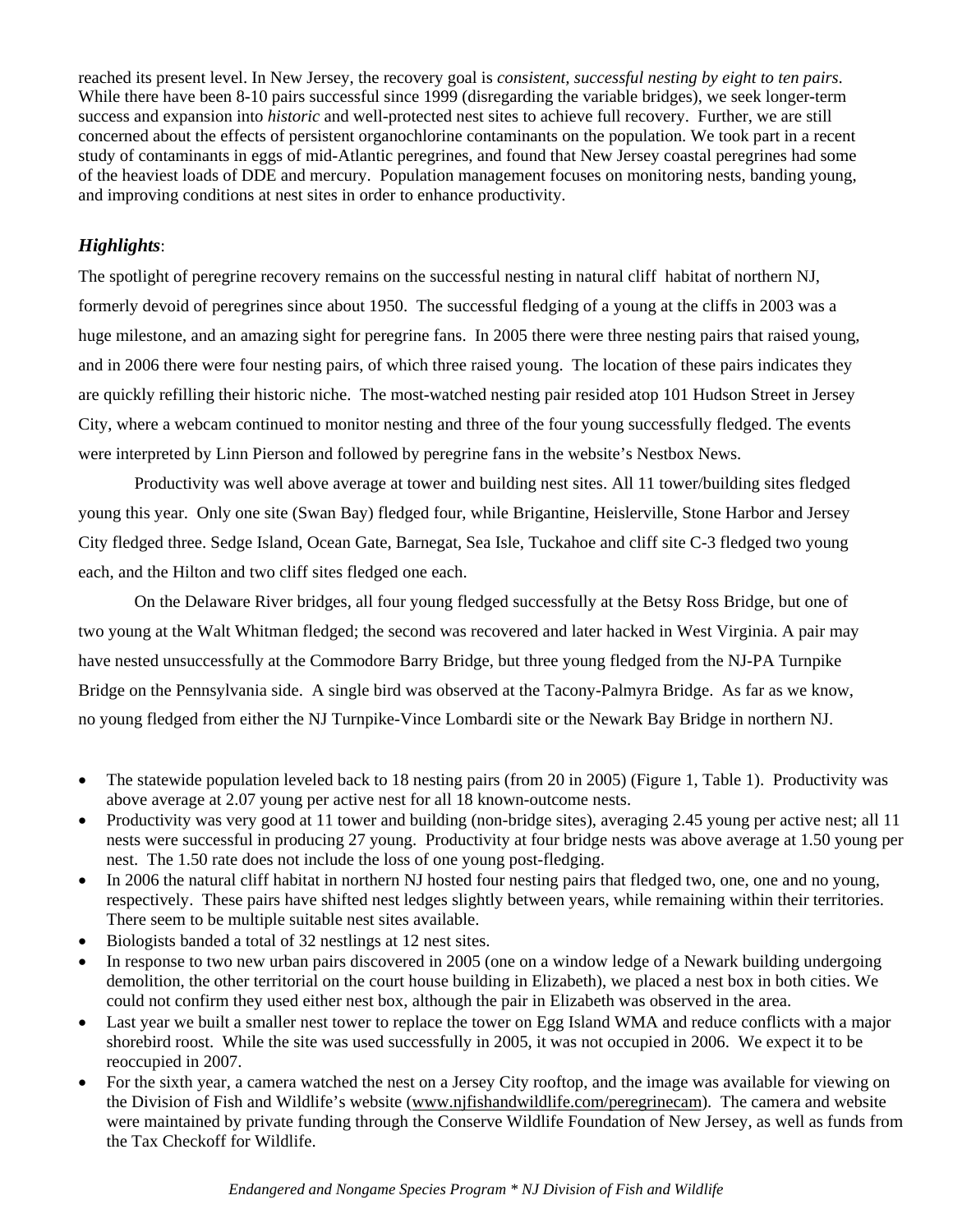## *Recoveries:*

Three peregrines were recaptured in the autumn 2005, presumably as they migrated south: notably, a Sedge Island fledgling was recaptured on September 27, 2005 at South Assateague Island, VA, and its sibling was recaptured the following day at the same site. An Ocean Gate young was recaptured on October 6, 2006 in Maryland. These recaptures confirm other encounters that indicate most New Jersey fledglings fly south in the fall, although most adults remain in the state year round.

An adult male peregrine was recovered dead in Marmora, Cape May County, in February 2006 after it had struck a wire. The bird had been banded as a fledgling at Sedge Island in 2000, and it was not known to be nesting at any of our monitored sites. An adult female peregrine was recovered dead in Sea Isle City in February 2006, of unknown causes. It had been banded as a nestling at Ship Shoal Island in VA in 1998.

Also qualifying as recoveries are the peregrines re-sighted using both optics and the remote camera. We identified 18 breeding adults at 11 nest sites. Three females and two males were new to our database, while the rest had been observed and reported in 2005. With new adults entering the population from out of state, there was a shift toward more females originating out of state: in 2005 62% of females originated in NJ; in 2006 that dropped to 40% of known females. These females originated in Maryland (up to four) and Virginia (two). The number of known males from out of state remained at 1 NY bird nesting at Jersey City. We are awaiting a report from the USGS Bird Banding Lab for complete origin information on our resighted birds, but this is a curious development. With aboveaverage nest success in New Jersey, it is unusual that so many nesting birds have come from the Chesapeake Bay area.

**Conclusions**: Peregrines had excellent nest success in 2006, their 27<sup>h</sup> year of nesting in New Jersey. Nest success was good at 75%, and 18 active pairs fledged 36 young. We plan to continue the investigation of contaminants in unhatched, salvaged eggs, as well as the close monitoring of nesting pairs to detect problems. Management of nesting pairs and nest sites is essential to maintain peregrines in New Jersey: bridge-nesting birds are especially vulnerable to nest-site problems, and many other pairs occupy human-constructed sites. With management and the cooperation of bridge and building personnel, these sites can contribute to population viability. The success of peregrines nesting in historic, natural habitat made 2005 a new landmark year for the peregrine's recovery in New Jersey.

*Our Thanks To*: Volunteers who protect and watch over peregrine falcons in New Jersey, including Linn Pierson, Pete McLain, McDuffy Barrow, Sue and Mark Canale, Tim Jankowski, Larry Walton, Steve James, Chuck Wadding, Keith and Jackie Parker, Bob Kozinsky, Don and Karen Bonica at Toms River Avian Care, Dr. Stephen Wurst at Barnegat Animal Hospital, Hans Toft, Bob Barth, Atlantic City Hilton staff (Mel Thompson, Pete Aiuto, Nancy Ross and others), Forsythe NWR staff and volunteers, Delaware River Port Authority staff, Palisades Interstate Park Commission and the Palisades Interstate Parkway Police, Burlington County Bridge Commission, The Port Authority of NY/NJ, The Raptor Trust, Mack-Cali managers and engineers, Essex County Court House staff, AT&T staff, and PSE&G staff. Thanks to Shawn Padgett of VA for assistance with remote cameras.

*This project was funded by people* who support the NJ Tax Check-Off for Wildlife, purchase Conserve Wildlife license plates, and donate to the Conserve Wildlife Foundation of NJ. Funds were also provided by the U.S. Fish and Wildlife Service's Federal Aid to Endangered Species.

*The Jersey City WebCam* (www.njfishandwildlife.com/peregrinecam) was funded by the Conserve Wildlife Foundation of NJ and Verizon, and maintained by Division staff Jeff Smith and Paul Tarlowe. The webcam's Nestbox News is written by Linn Pierson of the Wildlife Conservation Corps and NJ Palisades Interstate Park Commission.